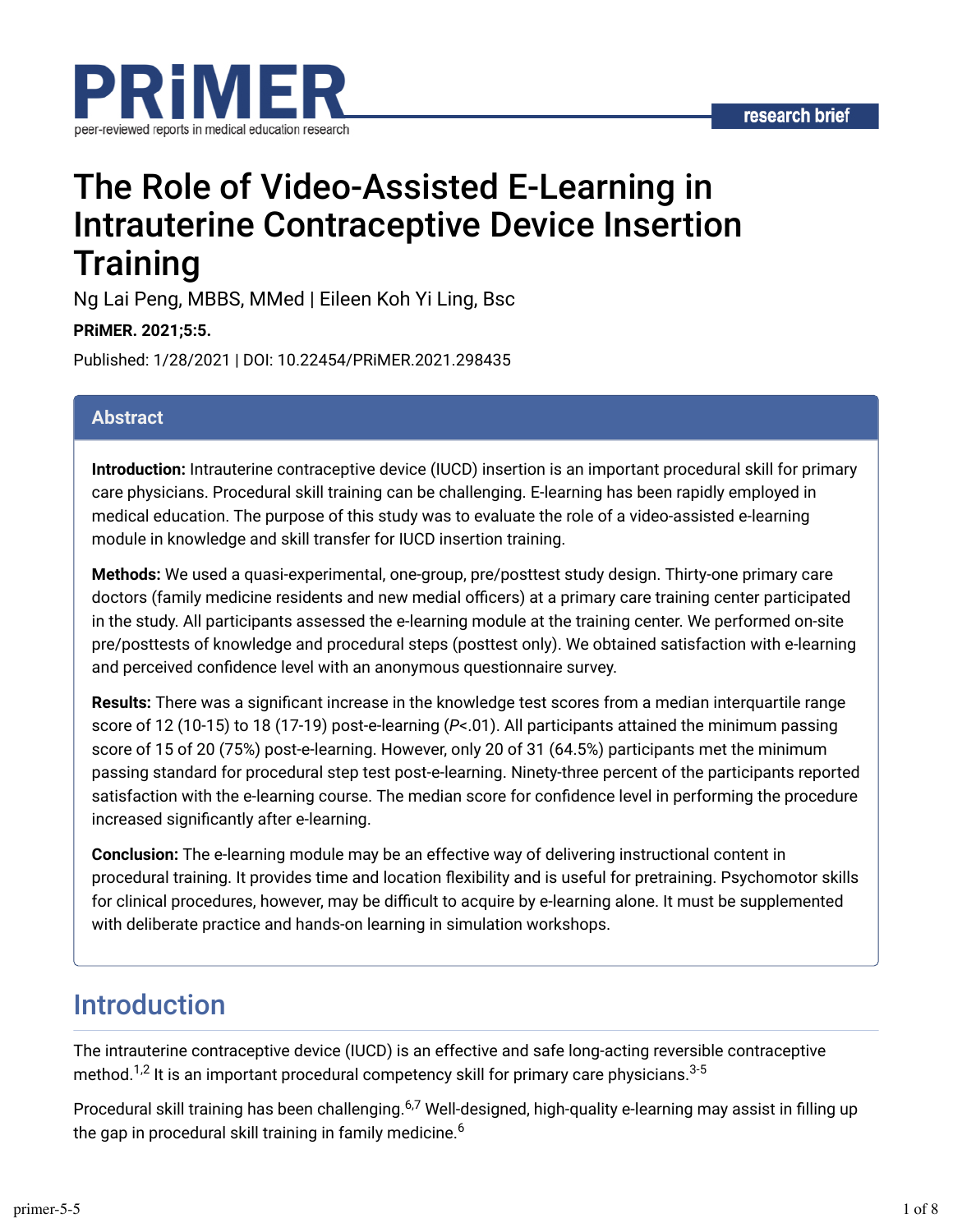Computer-assisted instruction has been previously explored in clinical skill training.<sup>8</sup> Instructional video has been shown to supplement clinical teaching for basic clinical procedures such as venipuncture<sup>9</sup> and surgical skill training.<sup>10,11</sup> Videos enable better visualization of the clinical procedure and allow learners to be better prepared for clinical psychomotor skills.<sup>12</sup> The repetitive nature of video-module instruction allows learners to selectively review the steps. $^{13}$  However, there is a paucity of studies on the effectiveness of video-assisted e-learning in clinical procedural skill training in family medicine.

A study comparing video module with the traditional form of instruction on IUCD insertion suggests that the video module is just as effective in providing procedural skill instruction for IUCD insertion.<sup>3</sup> We developed an e-learning module on IUCD insertion for doctors in family practice. We used the Nova T IUCD device for the study as it involves more steps in its insertion. We studied the role of video-assisted e-learning in IUCD insertion training. We explored its capability in procedural knowledge and skill transfer.

## **Methods**

## *Video-Assisted E-Learning Module*

We created a 20-minute e-learning module using Mayer's multimedia principles<sup>14</sup> with interactive components incorporated.<sup>15</sup> The content of the module was designed around key components described for prepatient training for procedural skills.<sup>2,16-19</sup> These included cognitive knowledge on the procedure, eligibility criteria, indications, contraindications, complications, pre- and postprocedural counseling, steps, and fundamental elements of the procedure.<sup>17-19</sup> We included animated instructional video with detailed illustration to allow learners to visualize each step of the clinical procedure.

### *Setting*

We conducted the study at a primary care training center. Participants were family medicine residents and medical officers new to the public primary care polyclinics. All 31 participants invited gave informed consent for the study.

### *Study Design and Intervention*

We conducted a quasi-experimental, one-group, pre/posttest study to assess the transfer of content knowledge and procedural steps (posttest only) with e-learning. We assessed satisfaction with e-learning and perceived confidence level in procedure using an anonymous questionnaire survey. $^{20}$ 

We assessed pretest knowledge using 20-item multiple-choice questions (MCQ). $^{21}$  Participants engaged in individual e-learning sessions onsite. This was followed by a posttest assessment with the same set of MCQ questions.

Participants were then required to demonstrate the steps of insertion of the Nova T IUCD device on a plastic model individually, while being video recorded. The anonymized recordings were scored by two independent raters using a procedural step checklist.<sup>22</sup>

## *Tools for Outcome Assessment*

We used absolute standard setting $^{23\text{-}25}$  to determine the minimum passing score for the knowledge test, set at 75% (15 out of 20). We used conjunctive standard setting $^{23\text{-}25}$  for the procedural step test; two critical items must be performed besides meeting the minimum total score of 14 out of 18 to meet the minimum passing standard (MPS) of the procedural step test. The MPS of the tests was determined prior to the study by a team of three family physicians with experience in procedural training.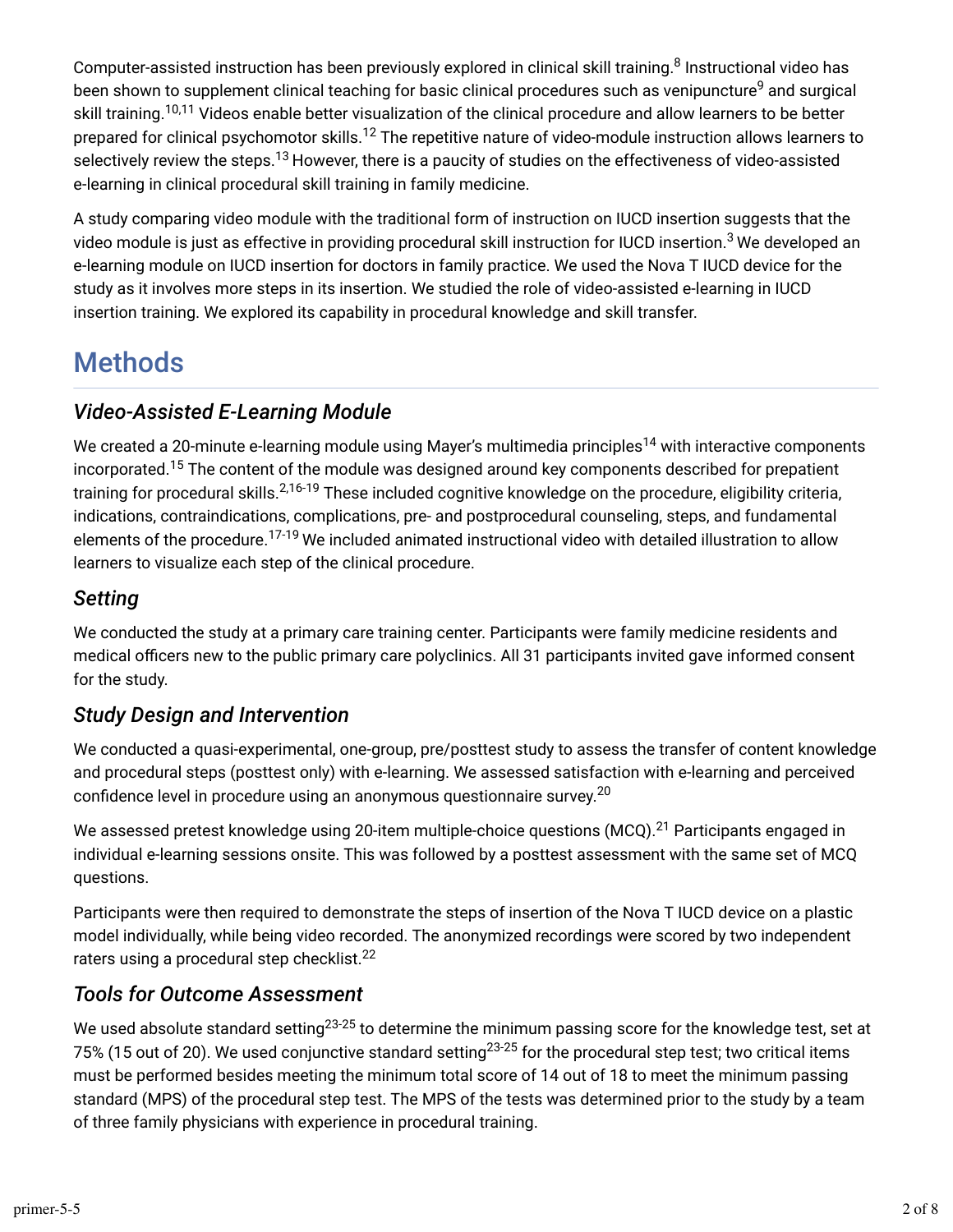### *Statistical Analysis*

We used Wilcoxon signed rank test to compare the pre/post-e-learning scores of the knowledge test. We used Mann-Whitney  $U$  test to assess the demographics and the satisfaction score on e-learning. We used  $\chi^2$  test to compare the procedural step test result and demographics, while we used Mann Whitney *U* test to predict the procedural step test result based on post-e-learning knowledge test score and self-rated confidence level. We considered a P value of less than .05 significant.

We estimated procedural step test score reliability by calculating interrater reliability using 2-way mixed intraclass coefficient (ICC) for the total score and kappa coefficient for the attainment of MPS.

We submitted this study to Singhealth Centralised Institutional Review Board CIRB (Ref: 2016/3094). A formal review was determined to be not required.

## **Results**

All 31 participants' completion of the procedure were video recorded, and all completed the pre/post knowledge test questions. Two participants did not complete the online satisfaction questionnaire survey, and the gender of one of the participants was not captured online (Table 1).

## *Knowledge Test*

There was a significant increase in the knowledge scores from a median interguartile range (IQR) score of 12 (10-15) to 18 (17-19) post-e-learning (*P*<.01). All participants attained the minimum passing score of 15 of 20 post-e-learning (Figure 1).

### *Procedural Step Test*

Twenty of 31 (64.5%) participants met the minimum passing standard (MPS) for procedural step test poste-learning (Figure 2). The interrater reliability for the attainment of MPS for the procedural step test had a perfect kappa coefficient of 1.00 (*P*<.001) between the two raters. The ICC for the total score was 0.85 (*P*<.001).

There was no difference in the median MCQ scores for participants who passed or failed the procedural step test. There was no correlation between the post-e-learning knowledge score and the procedural step test score.

### *Satisfaction*

Ninety-three percent of participants agreed/strongly agreed that they were satisfied with the e-learning course (Figure 3). The median score for confidence level in performing the procedure increased from 2 out of 10 (IQR 1-4.75) to 7 (IQR 5.25-8; *P*<.01) post-e-learning.

We found no correlation between the satisfaction level, knowledge test score, procedural step test score, and gender or age.

## **Conclusion**

The e-learning module may be an effective way of delivering instructional content in procedural training. It allows consistent content to be delivered with time and location dexibility. However, there is limited ability for transfer of psychomotor skill in clinical procedural training. In our study, 35.5% of learners failed the procedural step test post-e-learning. This suggests that psychomotor skills may not be acquired by e-learning alone for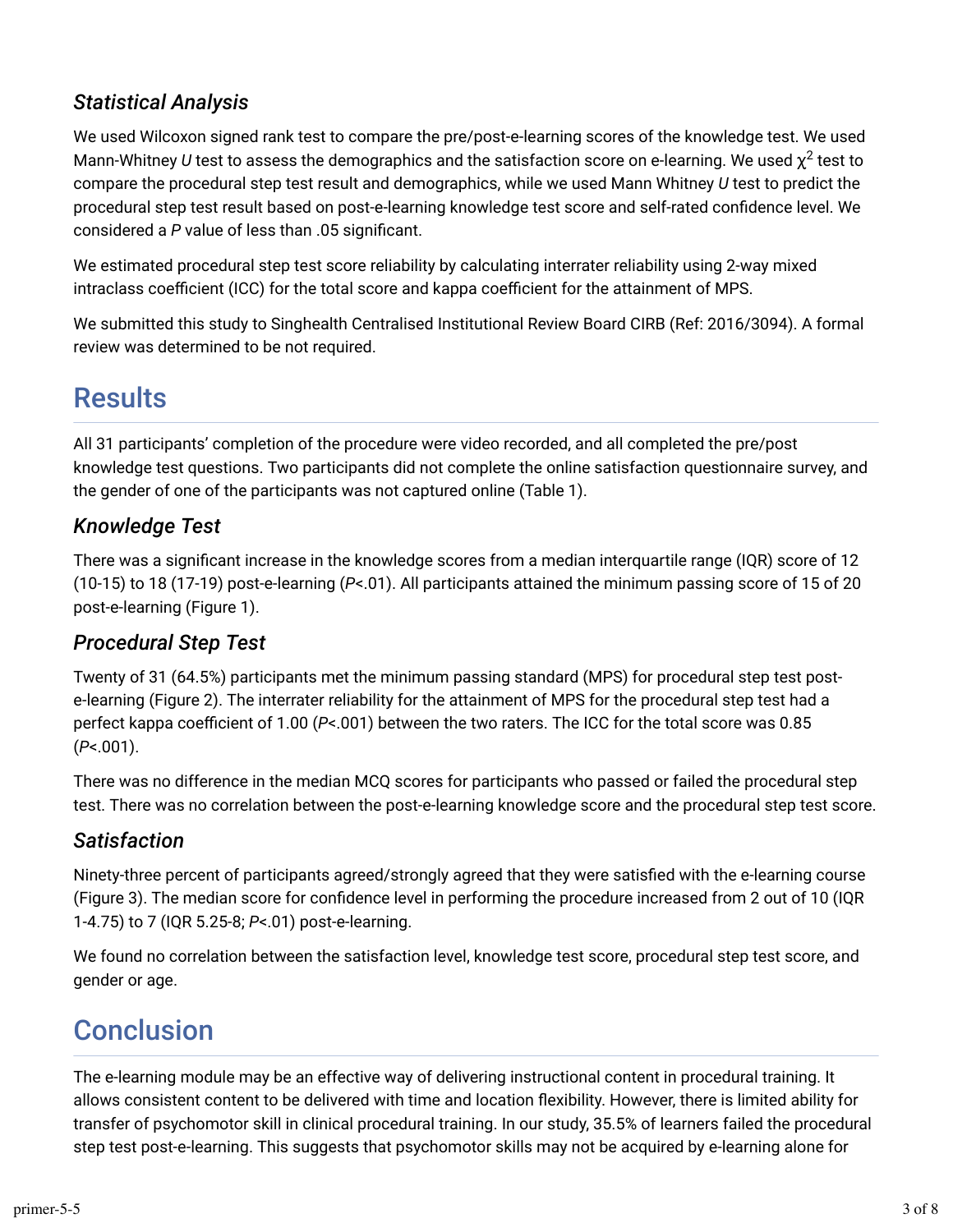many learners.

The psychomotor phase in procedural skills training requires repeated physical practice with correction and reinforcement.<sup>26,27</sup> This may be achieved with simulation-based training that allows repetitive practice and direct feedback for mastery of skills. 2

Our study provides realistic information on the role of e-learning in procedural skill training. It may be an effective way to deliver content knowledge in procedural skill training. Our learners reported great satisfaction and improved confidence level post-e-learning. Psychomotor skills, however, must be supplemented with deliberate practice and hands-on learning.

Interestingly, we found no correlation between the post-e-learning knowledge test score and the procedural step skill test score. This suggests differences between knowledge and psychomotor skills acquisition.

A limitation of our study is that it was a pre/posttest performance study with no comparative group on traditional didactic teaching. The posttest performance was conducted immediately post-e-learning, and long term retention of knowledge was also not assessed.

In these unprecedented times, where there is limited opportunity for face-to-face teaching, preprocedural training can be conducted virtually with well-designed e-learning. However, educators must be aware of the limitation of e-learning in procedural skill acquisition. Psychomotor tasks may not be achieved with e-learning and video demonstrations alone.

## Tables and Figures

| rabic 1. I drugiparit Dennographics                                         |                  |
|-----------------------------------------------------------------------------|------------------|
| <b>Characteristics</b>                                                      | Frequency, n (%) |
| Gender                                                                      |                  |
| Male                                                                        | 11(39.3)         |
| Female                                                                      | 17 (60.7)        |
| Age, median (IQR)                                                           | 29 (27-31)       |
| Number of years working in polyclinic                                       |                  |
| $1 - 2$                                                                     | 27 (93.1)        |
| $3-4$                                                                       | 2(6.8)           |
| Number of intrauterine contraceptive device insertions performed previously |                  |
| 0                                                                           | 26 (89.7)        |
| $1^*$                                                                       | (3.4)<br>1       |
| $2^*$                                                                       | (3.4)<br>1       |
| $3^*$                                                                       | (3.4)            |

#### Table 1: Particinant Demographics

Abbreviation: IQR, interquartile range.<br>\*Participants had performed intrauterine contraceptive device insertions previously but not a Nova T device.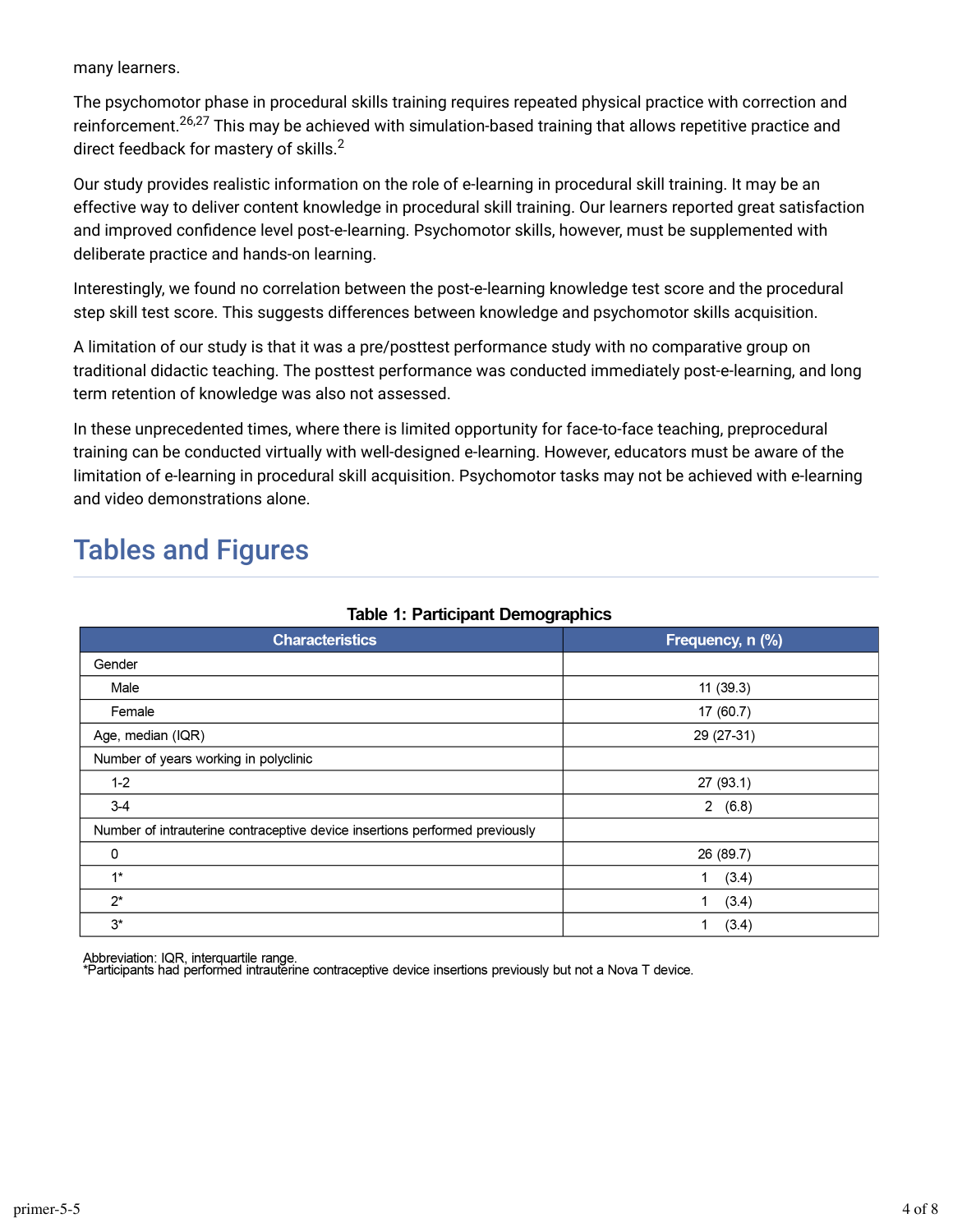Figure 1: Knowledge Test Scores Pre- and Post-E-Learning





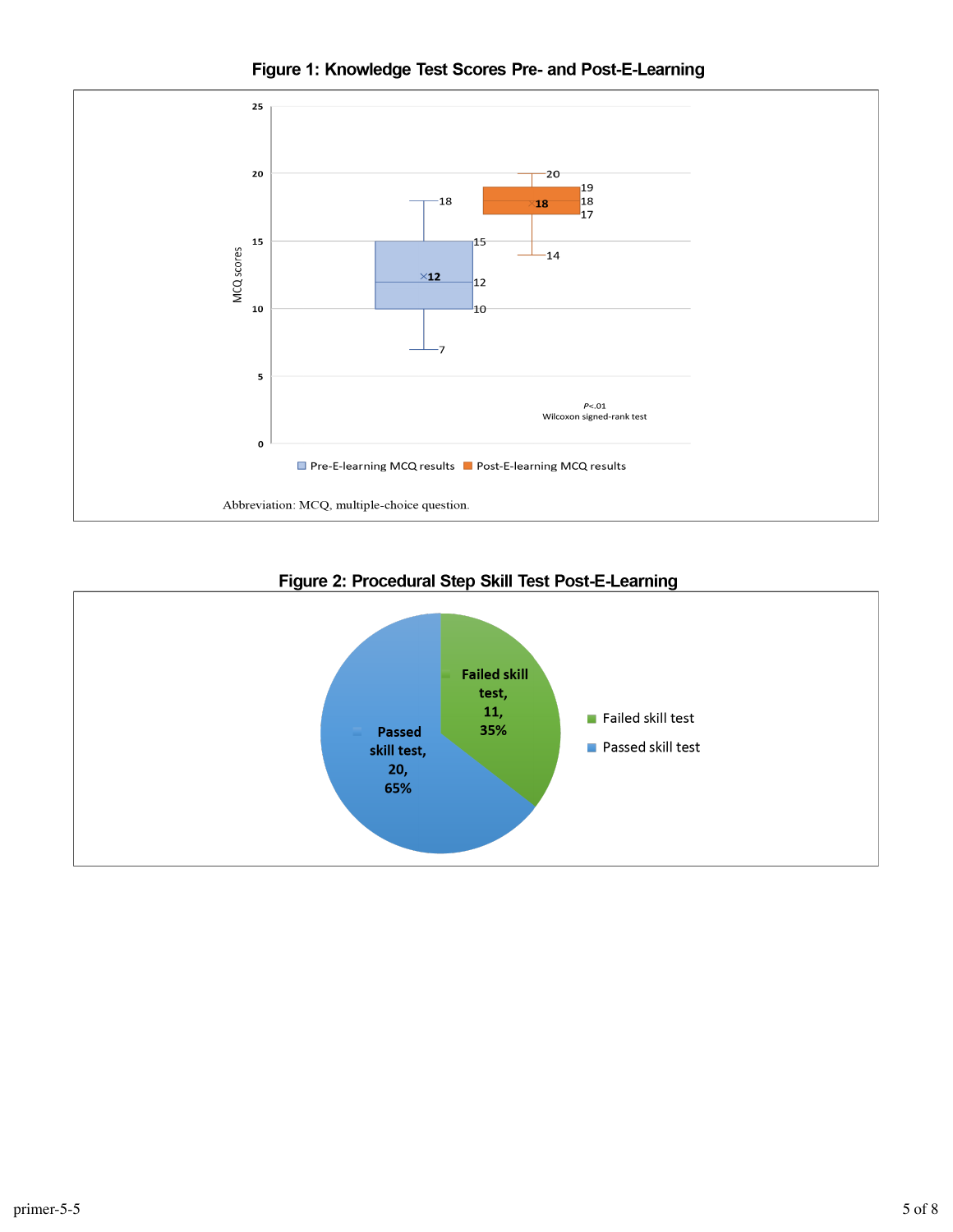

#### Figure 3: Questionnaire Survey-Overall Satisfaction Level

#### Acknowledgments

**Financial Support:** Financial support for this project was provided by a 2015 Academic Medicine Education Institute (AMEI) Education Grant awarded for the project title "Development and Assessment of E-learning Module for the Insertion of the Intrauterine Contraceptive Device."

#### **Presentation:**

1. IUCD insertion training-effectiveness of video assisted E-learning module. Short communication presented at Asia Pacific Medical Education Conference (APMEC) 2020. January 8-12, 2020, Singapore.

### Corresponding Author

#### Ng Lai Peng, MBBS, MMed

Singhealth Polyclinics 167 Jalan Bukit Merah Connection One ( Tower 5), #15-10, Singapore 150167. +65 62364800

ng.lai.peng@singhealth.com.sg

#### **Author Affiliations**

Ng Lai Peng, MBBS, MMed - SingHealth-Duke NUS Family Medicine Academic Clinical Programme, Singapore | Singhealth Polyclinics, Singapore

Eileen Koh Yi Ling, Bsc - Singhealth Polyclinics – Research, Singapore

#### References

- 1. Stoddard A, McNicholas C, Peipert JF. Efficacy and safety of long-acting reversible contraception. Drugs. 2011;71(8):969-980. doi:10.2165/11591290-000000000-00000
- 2. Ng LP, Koh EYL. Intrauterine contraceptive device insertion simulation training in primary care. Proc Singapore Healthc. 2018;27(4):229-233. doi:10.1177/2010105818757558
- 3. Garcia-Rodriguez JA, Donnon T. Using comprehensive video-module instruction as an Alternative Approach for Teaching IUD Insertion. Fam Med. 2016;48(1):15-20. Internet.
- 4. Ouyang M, Peng K, Botfield JR, McGeechan K. Intrauterine contraceptive device training and outcomes for healthcare providers in developed countries: a systematic review. PLoS One. 2019;14(7):e0219746. doi:10.1371/journal.pone.0219746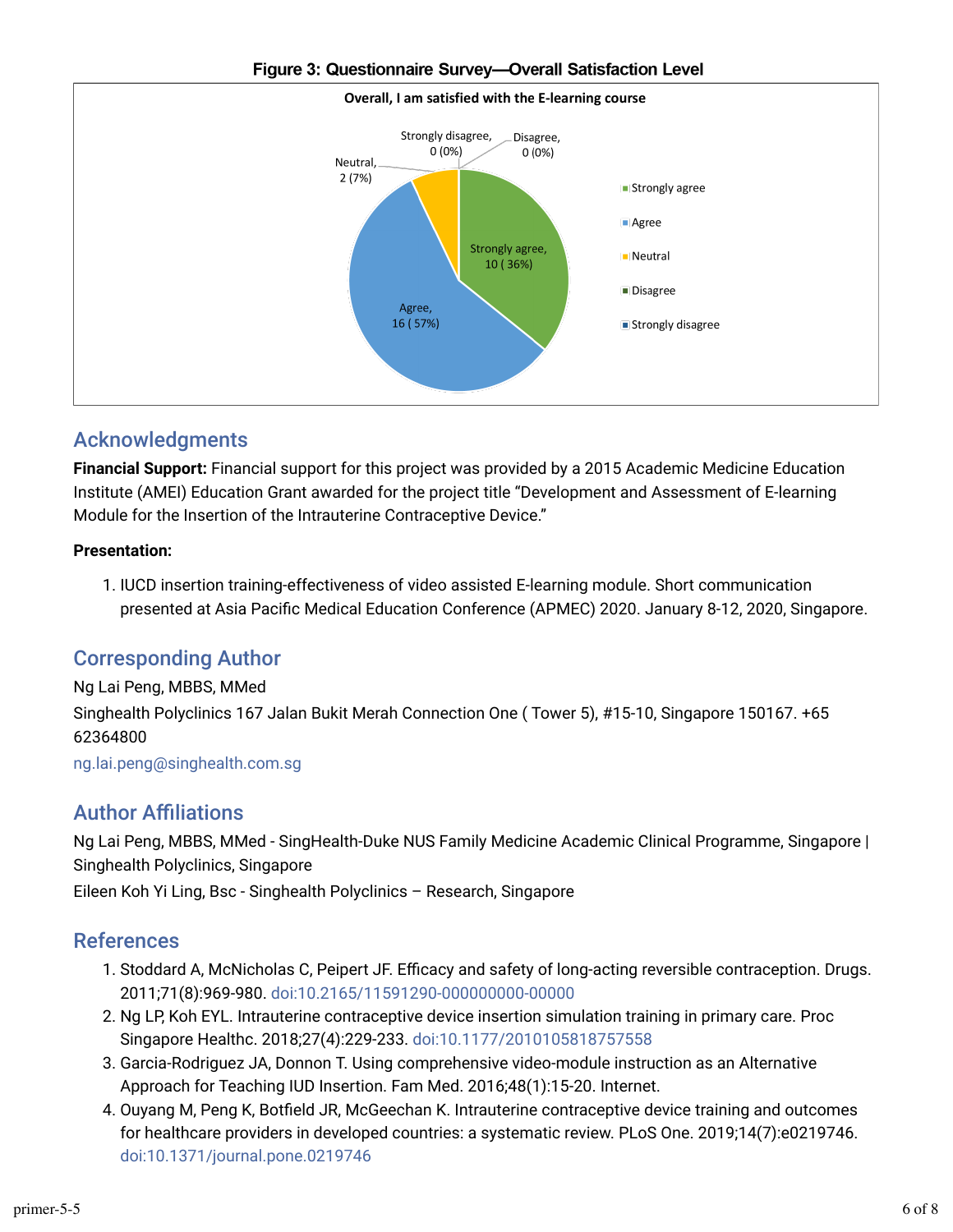- 5. Herbitter C, Greenberg M, Fletcher J, Query C, Dalby J, Gold M. Family planning training in US family medicine residencies. Fam Med. 2011;43(8):574-581.
- 6. Garcia-Rodriguez JA. Filling the gaps between theory and daily clinical procedural skills training in family medicine. Educ Prim Care. 2016;27(3):172-176. doi:10.1080/14739879.2016.1169443
- 7. Touchie C, Humphrey-Murto S, Varpio L. Teaching and assessing procedural skills: a qualitative study. BMC Med Educ. 2013;13(1):69. doi:10.1186/1472-6920-13-69
- 8. Jang HW, Kim K-J. Use of online clinical videos for clinical skills training for medical students: benefits and challenges. BMC Med Educ. 2014;14(1):56. doi:10.1186/1472-6920-14-56
- 9. Pan M, Harcharik S, Moskalenko M, Luber A, Bernardo S, Levitt J. Instructional video for teaching venepuncture. Clin Teach. 2014;11(6):436-441. doi:10.1111/tct.12198
- 10. Maertens H, Madani A, Landry T, Vermassen F, Van Herzeele I, Aggarwal R. Systematic review of e-learning for surgical training. Br J Surg. 2016;103(11):1428-1437. doi:10.1002/bjs.10236
- 11. Tarpada SP, Morris MT, Burton DA. E-learning in orthopedic surgery training: a systematic review. J Orthop. 2016;13(4):425-430. doi:10.1016/j.jor.2016.09.004
- 12. Botelho MG, Gao X, Jagannathan N. A qualitative analysis of students' perceptions of videos to support learning in a psychomotor skills course. Eur J Dent Educ. 2019;23(1):20-27. doi:10.1111/eje.12373
- 13. Zhang D, Zhou L, Briggs RO, Nunamaker JF Jr. Instructional video in e-learning: assessing the impact of interactive video on learning effectiveness. Inf Manage. 2006;43(1):15-27. doi:10.1016/j.im.2005.01.004
- 14. Mayer RE. Multimedia Principle. In: Multimedia Learning. 2nd ed. Cambridge: Cambridge University Press; 2009:223-241. doi:10.1017/CBO9780511811678.017
- 15. Sun P-C, Tsai RJ, Finger G, Chen Y-Y, Yeh D. What drives a successful e-learning? An empirical investigation of the critical factors influencing learner satisfaction. Comput Educ. 2008;50(4):1183-1202. doi:10.1016/j.compedu.2006.11.007
- 16. Grantcharov TP, Reznick RK. Teaching procedural skills. BMJ. 2008;336(7653):1129-1131. doi:10.1136/bmj.39517.686956.47
- 17. Conti J, Shaw K. Update on long-acting reversible methods. Curr Opin Obstet Gynecol. 2015;27(6):471-475.
- 18. World Health Organization. Selected Practice Recommendations for Contraceptive Use. 3rd ed. Geneva, Switzerland: WHO; 2016.
- 19. Faculty of Sexual and Reproductive Healthcare. UK Medical Eligibility Criteria, 2016. https://www.fsrh.org /ukmec/. Accessed January 22, 2021.
- 20. LP Ng. Ma ZKL. Intrauterine Contraceptive device insertion E-learning questionaire survey. STFM Resource Library. https://resourcelibrary.stfm.org/HigherLogic/System /DownloadDocumentFile.ashx?DocumentFileKey=479f7860-dfcf-c75f-8c23-8a5c559b7988& forceDialog=0. Accessed January 22, 2021.
- 21. LP Ng. Ma ZKL. Intrauterine Contraceptive device insertion E-learning, single best multiple choice questions. STFM Resource Library. https://resourcelibrary.stfm.org/HigherLogic/System /DownloadDocumentFile.ashx?DocumentFileKey=df0c353a-e3c1-d735-9515-181428ee7476& forceDialog=0. Accessed January 22, 2021.
- 22. LP Ng. Ma ZKL. Intrauterine Contraceptive device insertion E-learning, procedural step checklist. STFM Resource Library. https://resourcelibrary.stfm.org/HigherLogic/System /DownloadDocumentFile.ashx?DocumentFileKey=ea75aeb2-33cf-f46d-24a9-06b0e6798df9& forceDialog=0. Accessed January 22, 2021.
- 23. Yudkowsky R, Park YS, Lineberry M, Knox A, Ritter EM. Setting mastery learning standards. Acad Med. 2015;90(11):1495-1500. doi:10.1097/ACM.0000000000000887
- 24. McKinley DW, Norcini JJ. How to set standards on performance-based examinations: AMEE Guide No. 85. Med Teach. 2014;36(2):97-110. doi:10.3109/0142159X.2013.853119
- 25. Barsuk JH, Cohen ER, Wayne DB, McGaghie WC, Yudkowsky R. A Comparison of Approaches for Mastery